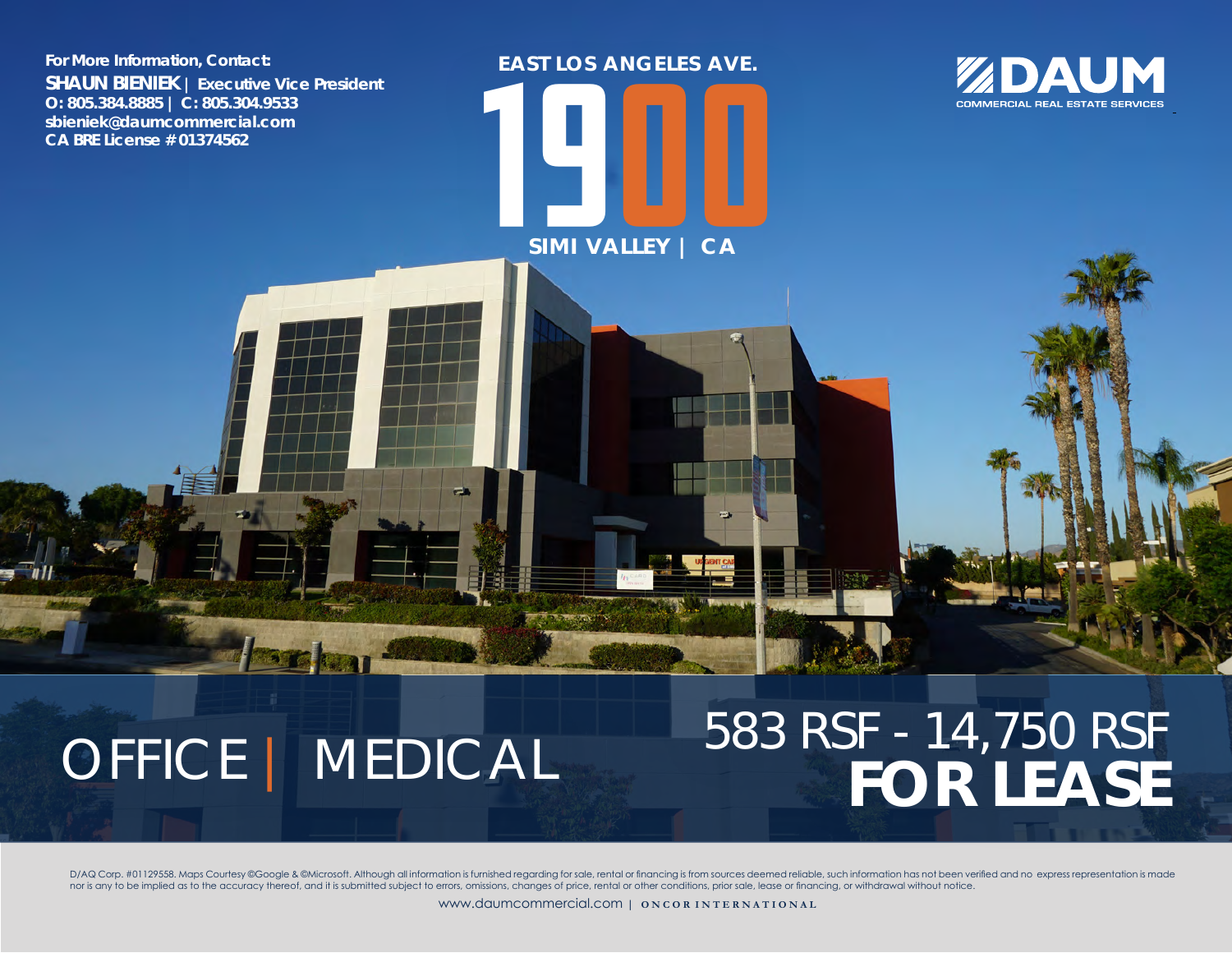

# $\mathbf{FSE}$  **1900 E. LOS ANGELES AVE. SIMI LEASE**

**VALLEY | CA**

# **"ATTRACTIVE OFFICE / MEDICAL BUILDING"**

#### BUILDING HIGHLIGHTS:

- Office/Medical Office
- 5/1,000 USF Parking Ratio
- 583 RSF 14,750 RSF
- **Extensive Window Line**
- Covered Parking (Secure)
- **Beautiful Valley Views**
- High Traffic/Signalized Corner Location
- Elevator Served
- Potential Building Signage
- Central Simi Valley Location
- Walking Distance to Amenities
- Great Access to 118 Freeway
- \$2.30 / SF Modified Gross (plus janitorial)
- Build to Suit Opportunity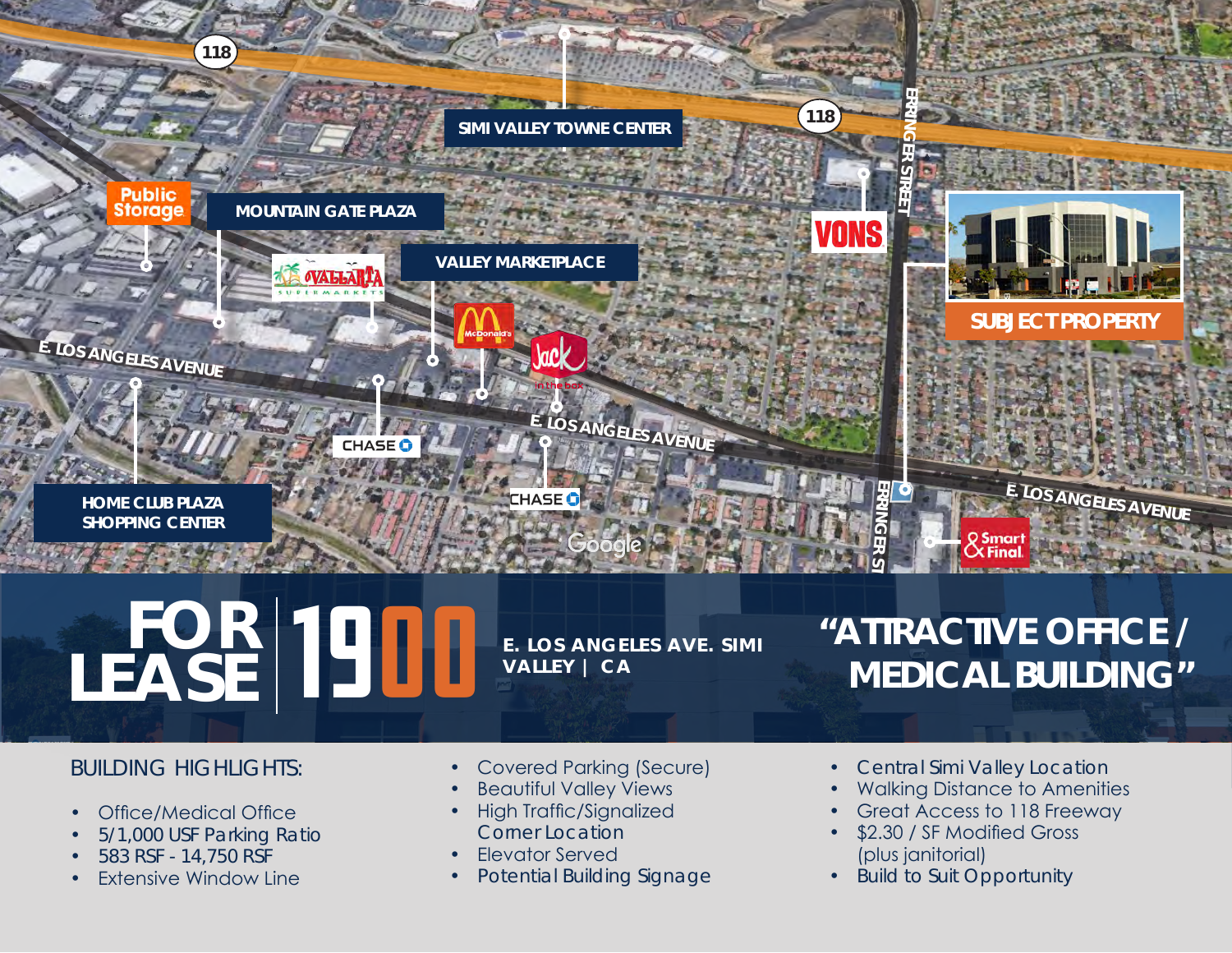### **SECOND FLOOR 7,375 RSF(DIVISIBLE)**

| <b>SUITE</b> | <b>SIZE</b> |
|--------------|-------------|
| 200          | 2,620 RSF   |
| 220          | 1,912 RSF   |
| 240          | 881 RSF     |
| 260          | 583 RSF     |
| 280          | 1,170 RSF   |

Spec layouts upon request



**For More Information, Contact: SHAUN BIENIEK | Executive Vice President O: 805.384.8885 | C: 805.304.9533 sbieniek@daumcommercial.com CA BRE License # 01374562**

 $\textbf{FOR}$  **1900 E. LOS ANGELES AVE. SIMI** 

**VALLEY | CA**

LEASE<sup> |</sup> DU Le los Angeles ave. SIMI "NEWLY DEMISED SUITES"

D/AQ Corp. #01129558. Maps Courtesy ©Google & ©Microsoft. Although all information is furnished regarding for sale, rental or financing is from sources deemed reliable, such information has not been verified and no express representation is made nor is any to be implied as to the accuracy thereof, and it is submitted subject to errors, omissions, changes of price, rental or other conditions, prior sale, lease or financing, or withdrawal without notice.

www.daumcommercial.com | **O N C O R I N T E R N A T I O N A L** 

COMMERCIAL REAL ESTATE SERVICES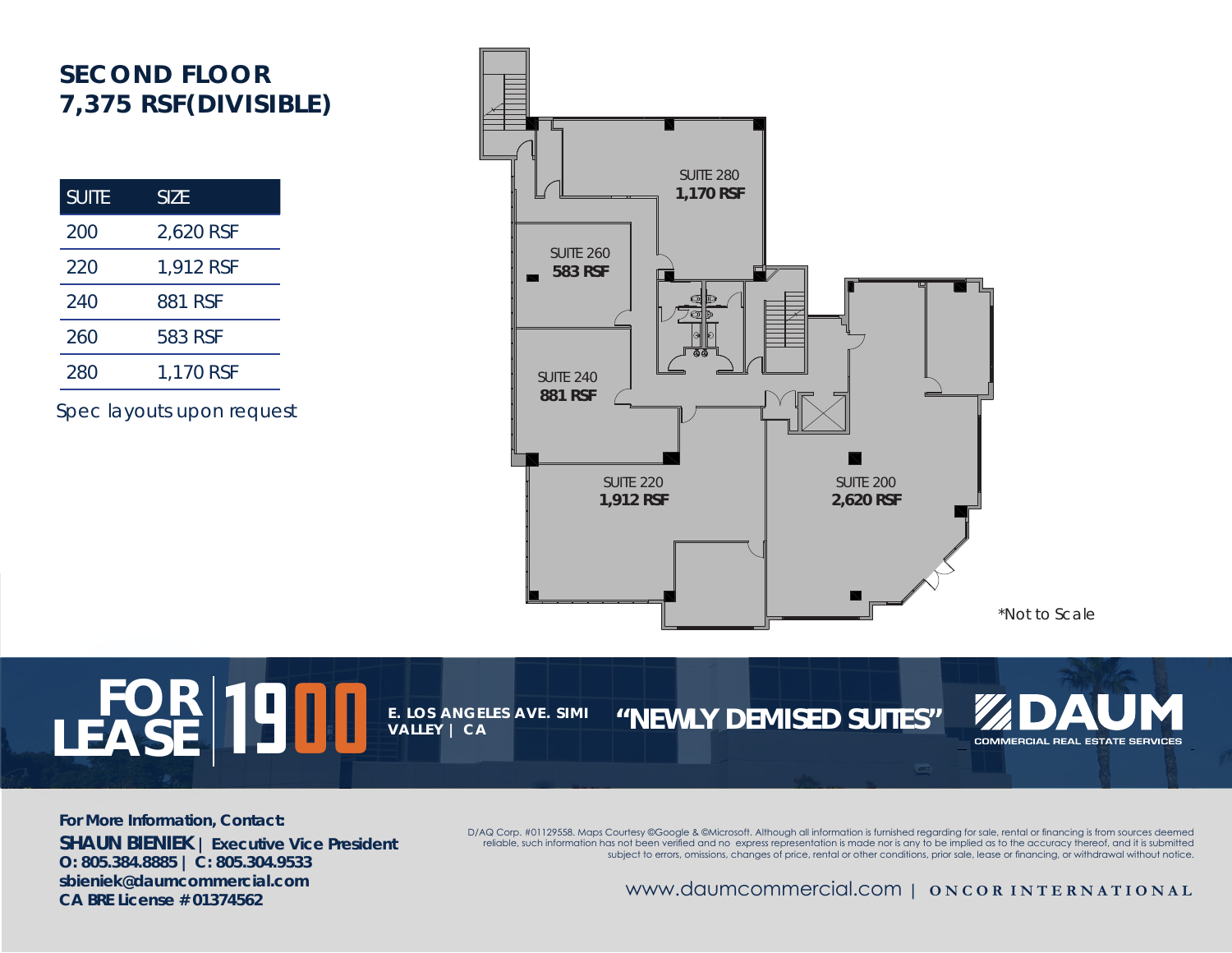#### **THIRD FLOOR 7,375 RSF(DIVISIBLE)**



\*Not to Scale

 $\textbf{FOR}$  **1900 E. LOS ANGELES AVE. SIMI** LEASE **IS LEASE IN LIGHT OF THE VALLEY AVE.** SIMILAR 1960° VALLEY VIEWS" **VALLEY | CA** COMMERCIAL REAL ESTATE SERVICES

**For More Information, Contact: SHAUN BIENIEK | Executive Vice President O: 805.384.8885 | C: 805.304.9533 sbieniek@daumcommercial.com CA BRE License # 01374562**

D/AQ Corp. #01129558. Maps Courtesy ©Google & ©Microsoft. Although all information is furnished regarding for sale, rental or financing is from sources deemed reliable, such information has not been verified and no express representation is made nor is any to be implied as to the accuracy thereof, and it is submitted subject to errors, omissions, changes of price, rental or other conditions, prior sale, lease or financing, or withdrawal without notice.

www.daumcommercial.com | **O N C O R I N T E R N A T I O N A L**